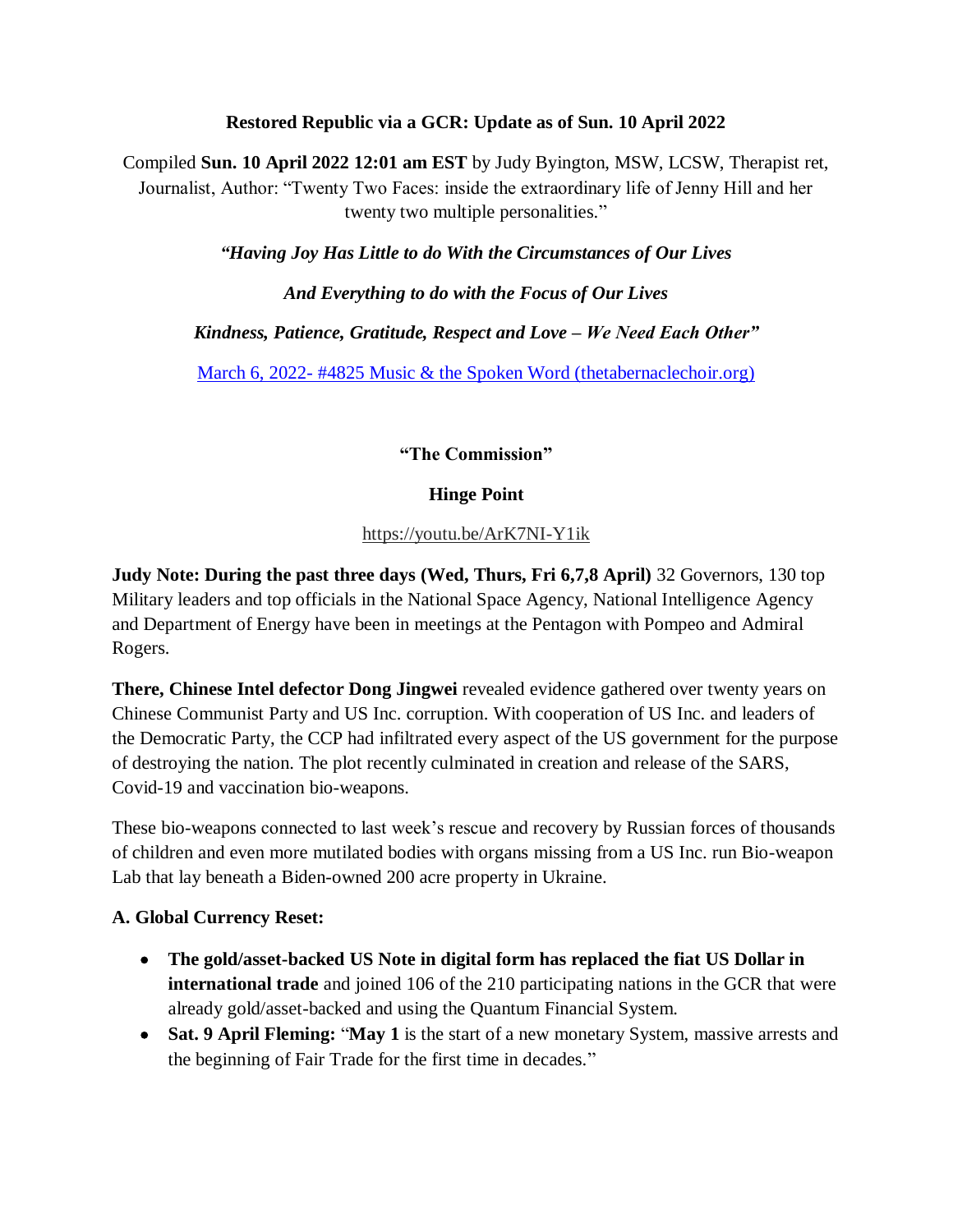**Some Bond Holders** have appointments **late Sun. 10 April** and the rest on **Mon. 11 April** according to MarkZ.

# **B. Restored Republic:**

- Major US Bank warns that Recession is coming: [https://www.rt.com/business/553524](https://www.rt.com/business/553524-us-recession-shock-coming) [us-recession-shock-coming](https://www.rt.com/business/553524-us-recession-shock-coming)
- **Durham Report indictments** lead to Obama and were expected to eventually connect Big Tech, Fauci and the Plandemic to Treason at the highest levels.
- **The Rockefellers** were working to further disrupt and eventually rob humanity of all control over the global food supply.
- **The Nazi Ukraine government was bombing it"s own people and blaming it on the Russians according to Ukrainian citizens.**
- **DUMB Deep Underground Tunnel Bio-weapon Lab Beneath Biden Ukraine Property Raided by White Hats, Rescuing thousands of children and exposing unbelievable Crimes Against Children including thousands of Hybreds:**  <https://www.bitchute.com/video/tMcNLmG6lYj3>
- **Thousands of Children Rescued, Mutilated Bodies Recovered From Biden-Owned Ukraine Property Containing US Run Bio-weapons Lab:** [Biden/Obama Tied to Child](https://beforeitsnews.com/politics/2022/04/bidenobama-tied-to-child-sex-trafficking-children-bodies-rescued-from-us-bio-weapon-labs-under-biden-ukraine-property-3259928.html)  [Sex Trafficking; Children, Bodies Rescued from US Bio-weapon Labs Under Biden](https://beforeitsnews.com/politics/2022/04/bidenobama-tied-to-child-sex-trafficking-children-bodies-rescued-from-us-bio-weapon-labs-under-biden-ukraine-property-3259928.html)  [Ukraine Property | Politics | Before It's News \(beforeitsnews.com\)](https://beforeitsnews.com/politics/2022/04/bidenobama-tied-to-child-sex-trafficking-children-bodies-rescued-from-us-bio-weapon-labs-under-biden-ukraine-property-3259928.html) [Thousands of Children](https://beforeitsnews.com/politics/2022/04/thousands-of-children-rescued-mutilated-bodies-recovered-from-biden-owned-ukraine-property-containing-us-run-bio-weapon-labs-3259889.html)  [Rescued, Mutilated Bodies Recovered, from Biden-owned Ukraine Property Containing](https://beforeitsnews.com/politics/2022/04/thousands-of-children-rescued-mutilated-bodies-recovered-from-biden-owned-ukraine-property-containing-us-run-bio-weapon-labs-3259889.html)  [US Run Bio-Weapon Labs | Politics | Before It's News \(beforeitsnews.com\)](https://beforeitsnews.com/politics/2022/04/thousands-of-children-rescued-mutilated-bodies-recovered-from-biden-owned-ukraine-property-containing-us-run-bio-weapon-labs-3259889.html) [https://thetruedefender.com/breaking-news-thousands-of-children-rescued-mutilated](https://thetruedefender.com/breaking-news-thousands-of-children-rescued-mutilated-bodies-recovered-from-biden-owned-ukraine-property/)[bodies-recovered-from-biden-owned-ukraine-property/](https://thetruedefender.com/breaking-news-thousands-of-children-rescued-mutilated-bodies-recovered-from-biden-owned-ukraine-property/)

# **C. The Event, Whiplash347:**

- **The Event** should be about 3 days based on Bay Of Pigs.
- **Then 10 day shutdown** of Earth and Activation of Military EBS to TVs & Radio's WorldWide.
- **At the same time all Governments Worldwide** will be stood down as well as further arrests.
- **All Kings, Queens, Royals, Govts, Judges, Police & Lawyers** must stand down worldwide, the corrupt ones arrested by Military.
- **We will then be having GESARA Blockchain Elections.** We will be having govts 10% the size of what they are currently. All new people.

# **D. The Real News for Sat. 9 April 2022:**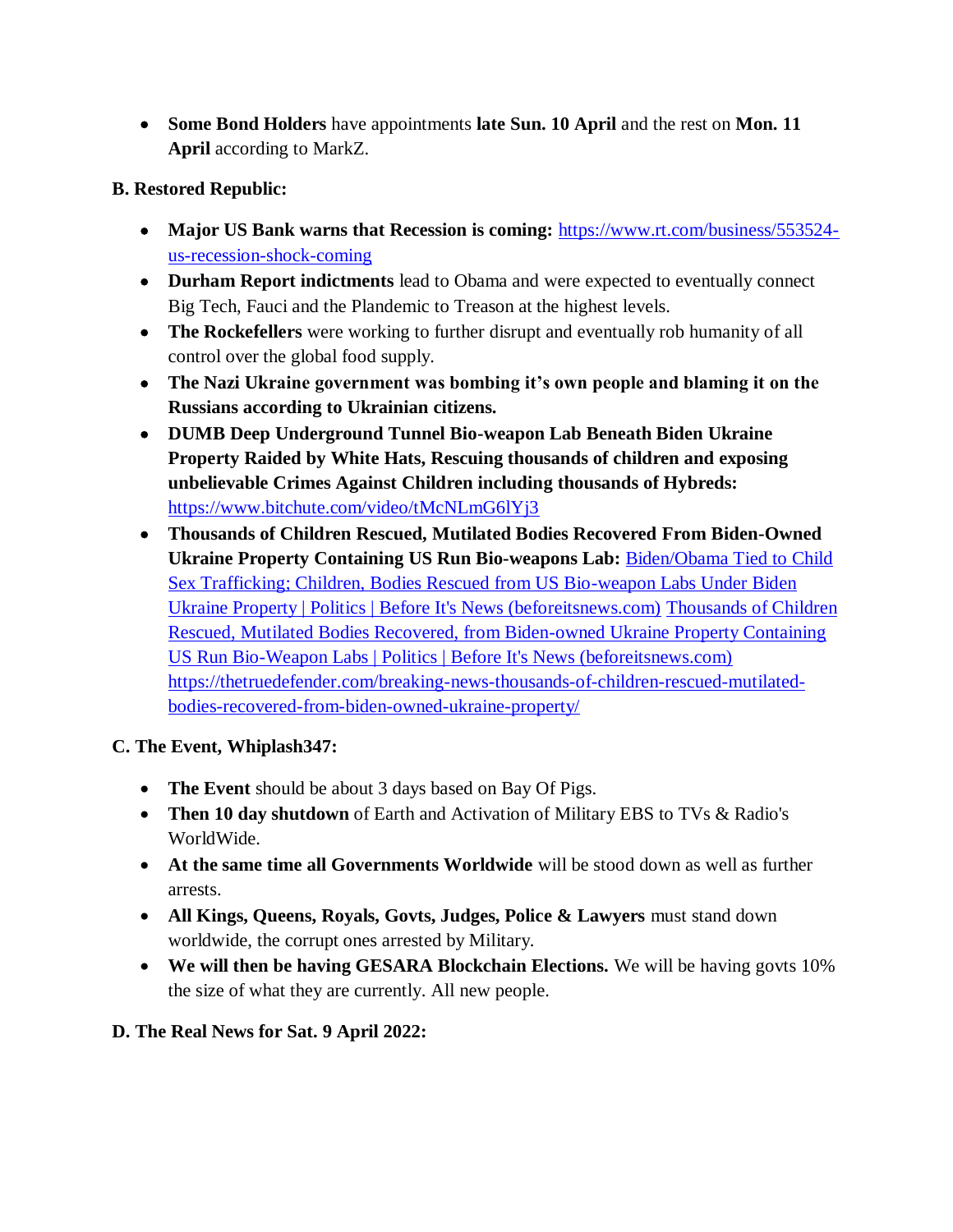- **White Hats on Telegram: In the past 72 hours** 32 Governors,130 top Military leaders from across the nation and top officials in the NSA, DNI and DOE were all summoned to the Pentagon in meetings with Pompeo and Admiral Rogers.
- **Chinese Intel defector Dong Jingwei** has revealed 20 years of evidence on the Chinese Communist Party-US Inc. corruption. Jingwei handed over 1 TB = 75 million pages of Evidence containing 20 years of CCPs plans, execution and the current infiltration to destroy the U.S including creating the SARS, Covid 19 bio-weapons.
- **All people involved were revealed including** Obama, Gates, Fauci, Biden, CDC, WHO, Hillary Clinton, Merrill Lynch, JP Morgan, CIA, Rothschilds, Vatican and the Israeli Kazarian Crime Syndicate.
- **Jingwei gave 20 years of evidence on all US officials involved in the Deep State** and Military Weapons Trade, Money Laundering, creating weapons for Climate Change, plus evidence on the Suez Evergreen Ship.
- There is now major panic in the Deep State because of the debriefing which was about **their running of Military Bases, Washington DC and the Mainstream Media.**
- **Russia Drops Evidence That The Biden Family** and George Soros Are Responsible For Bioweapons laboratories in Ukraine.
- **Did You Know That Every 30 Seconds A Child Is Sold For Sex, Labor, Or Organ Harvesting?** YOU CAN HELP go here: <https://ourrescue.org/><https://ourfilm.org/> [https://youtu.be/tD9Bp\\_p-H3w](https://youtu.be/tD9Bp_p-H3w)
- **In the following PDF file like on page 65 there are 3 photos that look like Obama sacrificing an infant over an altar of fire:**  [https://drive.google.com/open?id=1C9OdDeUdi1B9rjz-2tFQM8v\\_bn4AfDEA](https://drive.google.com/open?id=1C9OdDeUdi1B9rjz-2tFQM8v_bn4AfDEA)
- **President Q on Telegram:** Pentagon Secrets Revealed; USA/China; Peace; Back Again 45; Keep Track Of Time; America Great; BIG EVENT SOON.
- **Bill Gates** just gave a warning that Terrorist will release the next Bio-weapon Attack. This actually means that Gates/ UN/ NATO/ Rothschilds/ Rockefellers/ World Banks Cabal Deep State was getting ready to release the next Bio-weapon.
- **Whistleblower Who Handed Hunter's Abandoned Laptop** Makes Bombshell Announcement as He Flees to Switzerland Fearing Retaliation. [https://resistthemainstream.org/whistleblower-who-handed-hunters-abandoned-laptop](https://resistthemainstream.org/whistleblower-who-handed-hunters-abandoned-laptop-makes-bombshell-announcement-as-he-flees-to-switzerland-fearing-retaliation/?utm_source=telegram)[makes-bombshell-announcement-as-he-flees-to-switzerland-fearing](https://resistthemainstream.org/whistleblower-who-handed-hunters-abandoned-laptop-makes-bombshell-announcement-as-he-flees-to-switzerland-fearing-retaliation/?utm_source=telegram)[retaliation/?utm\\_source=telegram](https://resistthemainstream.org/whistleblower-who-handed-hunters-abandoned-laptop-makes-bombshell-announcement-as-he-flees-to-switzerland-fearing-retaliation/?utm_source=telegram)

# **E. International Child Sex Trafficking:**

- **2.2 million children are sold into the Sex Trade every year.**
- **Update: "Child Trafficking Camp" Discovered in Arizona** is Located on Clinton Foundation Donor CEMEX Property. The land on which the bunker was found is owned by Cemex Construction Materials South, LLLC., a multinational building materials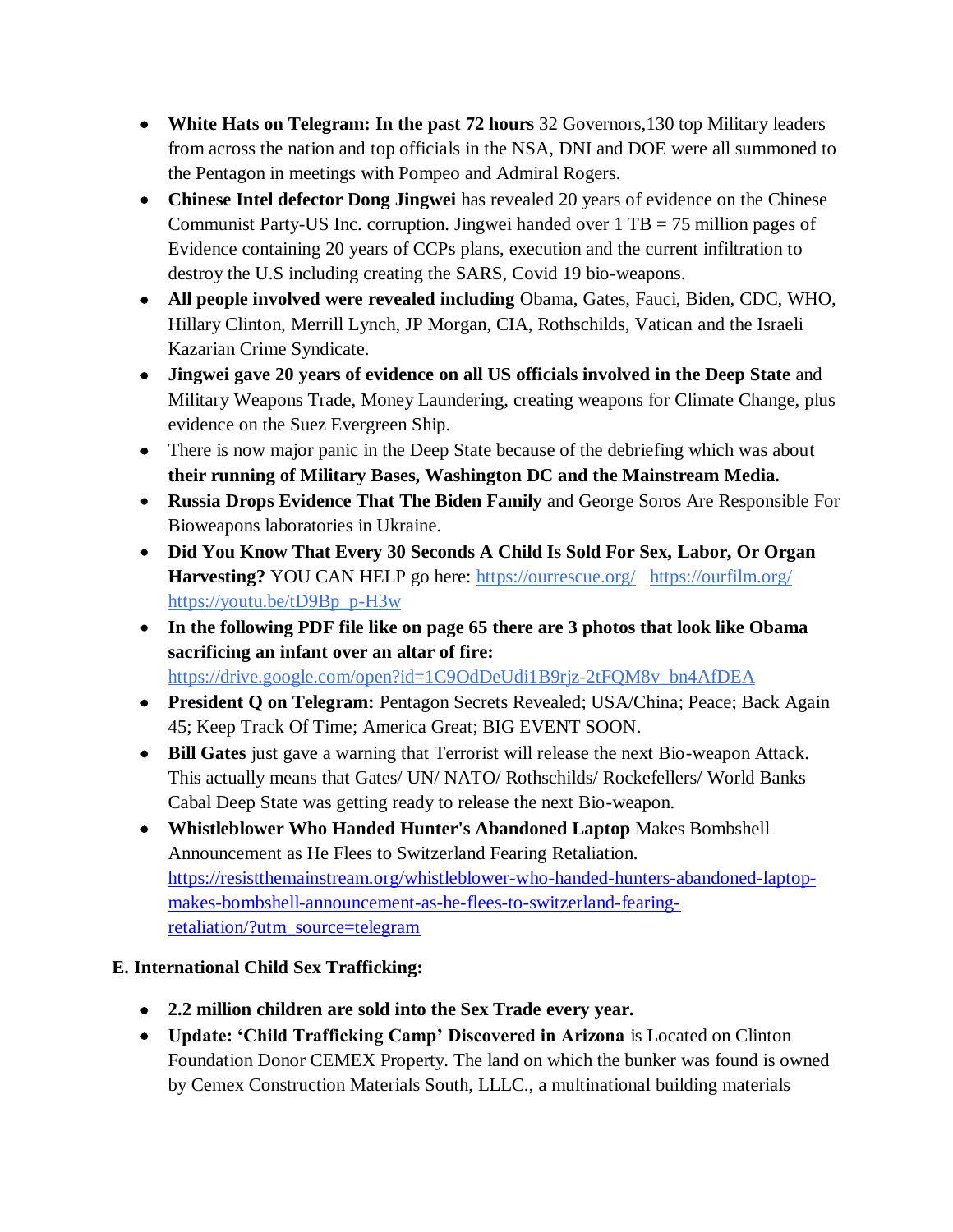company in Mexico and partner of the Clinton Global Initiative.

[https://www.thegatewaypundit.com/2018/06/update-child-trafficking-camp-discovered](https://www.thegatewaypundit.com/2018/06/update-child-trafficking-camp-discovered-in-arizona-is-located-on-clinton-foundation-donor-cemex-property/)[in-arizona-is-located-on-clinton-foundation-donor-cemex-property/](https://www.thegatewaypundit.com/2018/06/update-child-trafficking-camp-discovered-in-arizona-is-located-on-clinton-foundation-donor-cemex-property/)

- **Longtime Disney Cast Member Speaks Out: "We Are Ashamed to Work for This Company":** [https://resistthemainstream.org/longtime-disney-cast-member-speaks-out](https://resistthemainstream.org/longtime-disney-cast-member-speaks-out-we-are-ashamed-to-work-for-this-company/?utm_source=telegram)[we-are-ashamed-to-work-for-this-company/?utm\\_source=telegram](https://resistthemainstream.org/longtime-disney-cast-member-speaks-out-we-are-ashamed-to-work-for-this-company/?utm_source=telegram)
- **Massive Dump of Pizzagate/Pedogate**:
- 1. OUT OF SHADOWS (US) <https://www.bitchute.com/video/l8nuHIlmugbY/>
- 2. OUT OF SHADOWS (UK) [https://youtu.be/Fi\\_x090LGO8](https://youtu.be/Fi_x090LGO8)
- 3. FALL OF THE CABAL (PARTS ONE-TEN) <https://www.bitchute.com/video/MYHTpUW9KAXQ/>
- 4. PEDOGATE (PART ONE) [https://www.bitchute.com/video/m4uPgLMVI\\_g/](https://www.bitchute.com/video/m4uPgLMVI_g/)
- 5. PEDOGATE (PART TWO) <https://www.bitchute.com/video/SvAUa1FcvDk/>
- 6. PEDOGATE (PART THREE) <https://www.bitchute.com/video/kftvQhTH08U/>
- 7. MASSIVE PEDOPHILE NETWORK EXPOSED (NEW MOUTHY BUDDHA VIDEO) <https://www.bitchute.com/video/WiNKpTVTPce4/>
- 8. GHISLAINE MAXWELL TERRAMAR PROJECT (NEW MOUTHY BUDDHA VIDEO) <https://www.bitchute.com/video/v0dsbPnTdlwH/>
- 9. PERVYWOOD (PART ONE) <https://www.bitchute.com/video/Cek3l1BoJ7eu/>
- 10. PERVYWOOD (PART TWO) <https://www.bitchute.com/video/PHWJZ40ZqS59/>
- 11. PERVYWOOD (PART THREE) <https://www.bitchute.com/video/6eGqJmBwtT8S/>
- 12. PERVYWOOD (PART FOUR) <https://www.bitchute.com/video/rttKlLMD2WiM/>
- 13. PERVYWOOD (PART FIVE) <https://www.bitchute.com/video/fBPeUURsOP23/>
- 14. PERVYWOOD (PART SIX) <https://www.bitchute.com/video/zsmjQzGkDVV1/>
- 15. PERVYWOOD (PART SEVEN) <https://www.bitchute.com/video/VRgYRGrrYwOn/>
- 16. PERVYWOOD (PART EIGHT) <https://www.goodlion.tv/>
- $\bullet$  17. FRAZZLEDRIP- THE DAVE TODESCHINI STORY <https://www.bitchute.com/video/M6Ejqj-uPc8/>
- 18. BURNT PIZZA (PART ONE) <https://www.darkdox.com/burnt-pizza-part-1/>
- 19. PIZZAGATE & BEYOND <https://www.bitchute.com/video/g13Fxb0pmgrB/>
- 20. PIZZAGATE: DEBUNKING THE DEBUNKERS <http://www.gatheringspot.net/topic/pizz>
- 21. ENTER THE PIZZAGATE: SHATTERING THE ILLUSION <https://www.bitchute.com/video/AEwAFxUdByoc/>
- 22. HAMPSTEAD COVER UP: ALICIA TESTIMONY <https://youtu.be/OefWGmZn7fk>
- 23. HAMPSTEAD COVER UP: TESTIMONIES <https://m.youtube.com/watch?v=ke5Q719myzk>
- 24. DC PIZZAGATE INFORMATION OVERLOAD! <https://dcpizzagate.wordpress.com/>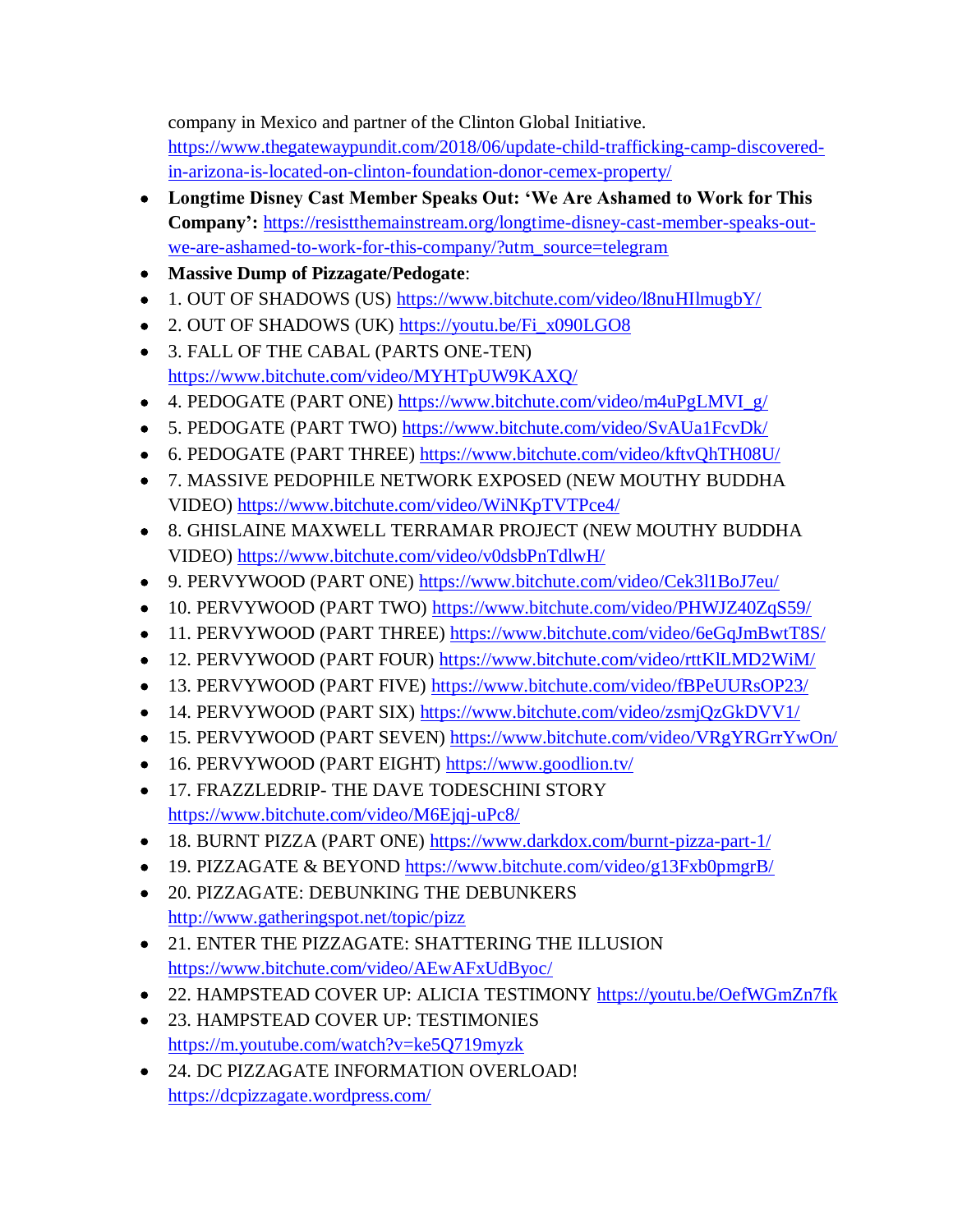- 25. KAYLEIGH HAYWOOD LOVE STORY <https://youtu.be/WsbYHI-rZOE>
- 26. ONLINE GROOMING OF 11 YEAR OLD https://youtu.be/dbg4hNHsc 8
- 27. UK GROOMING SCANDAL DOCUMENTARY (PART 1) [https://youtu.be/89j\\_XmMabn4](https://youtu.be/89j_XmMabn4)
- 28. BETRAYED GIRLS: THE ROCHDALE SCANDAL <https://youtu.be/5Q3lXMTRHV8>
- 29. THE PAEDOPHILE NEXT DOOR DOCUMENTARY [https://youtu.be/ClRxuu-](https://youtu.be/ClRxuu-Pd4Y)[Pd4Y](https://youtu.be/ClRxuu-Pd4Y)
- 30. A CHILD'S VOICE FULL MOVIE <https://www.bitchute.com/video/e7uL6U1oU3vb/>
- 31. HANX: DEAD OR ALIVE? <https://www.bitchute.com/video/67oV6iJgLQ4f/>
- 32. AN OPEN SECRET <https://www.bitchute.com/video/6oVFV6zaSfTc/>
- 33. CANDY GIRL (PART ONE) <https://youtu.be/RT3NkHaNfMY>
- 34. CANDY GIRL (PART TWO) <https://youtu.be/H-lMEnCZY5E>
- 35. DEEP WEB 2019 <https://www.bitchute.com/video/UexZfSxjhIIx/>
- 36. ONE BY ONE WITH RIK MAYALL (FULL FILM 2014) <https://www.bitchute.com/video/Kqsx8QWLCBEl/>
- 37. SATANIC PEDOPHILIA, TORTURE AND DARK SECRETS REVEALED <https://www.bitchute.com/video/CVOMQoaNdZeW/>
- 38. BLAKE LIVELY GIVES EMOTIONAL SPEECH ON CHILD ABUSE PORNOGRAPHY <https://youtu.be/hMVHz-1I1zY>
- 39. COREY FELDMAN MY TRUTH: THE RAPE OF THE TWO COREY'S <https://www.bitchute.com/video/benHbhrqX9Bb/>
- 40. RICKEY GERVAIS GOLDEN GLOBES SPEECH UNCENSORED <https://youtu.be/iJOb9xHggS4>
- 41. SATANIC RITUAL ABUSE INTERVIEW ON 60 MINUTES <https://youtu.be/gVDIYFSygLg>
- 42. THE FRANKLIN COVER-UP: PEDOPHILES IN WASHINGTON D.C. <https://www.bitchute.com/video/HuydK9WItbJE/>
- 43. JOHN PAUL RICE TALKS ABOUT CHILD TRAFFICKING <https://youtu.be/O2PSYB29ppQ>
- 44. Jenny Hill Witnesses a Satanic Child Sacrifice Rite and is Almost Killed Herself: [Woman Sees Human Sacrifice -](https://www.youtube.com/watch?v=F626Lsrdwg4) YouTube [http://www.youtube.com/watch?v=F626Lsrdwg4](https://www.youtube.com/watch?v=F626Lsrdwg4)
- 45. Satanic Pedophilia, Torture and Dark Secrets Revealed <https://www.bitchute.com/video/CVOMQoaNdZeW/>
- **F. Global Food, Fuel and Goods Shortages:**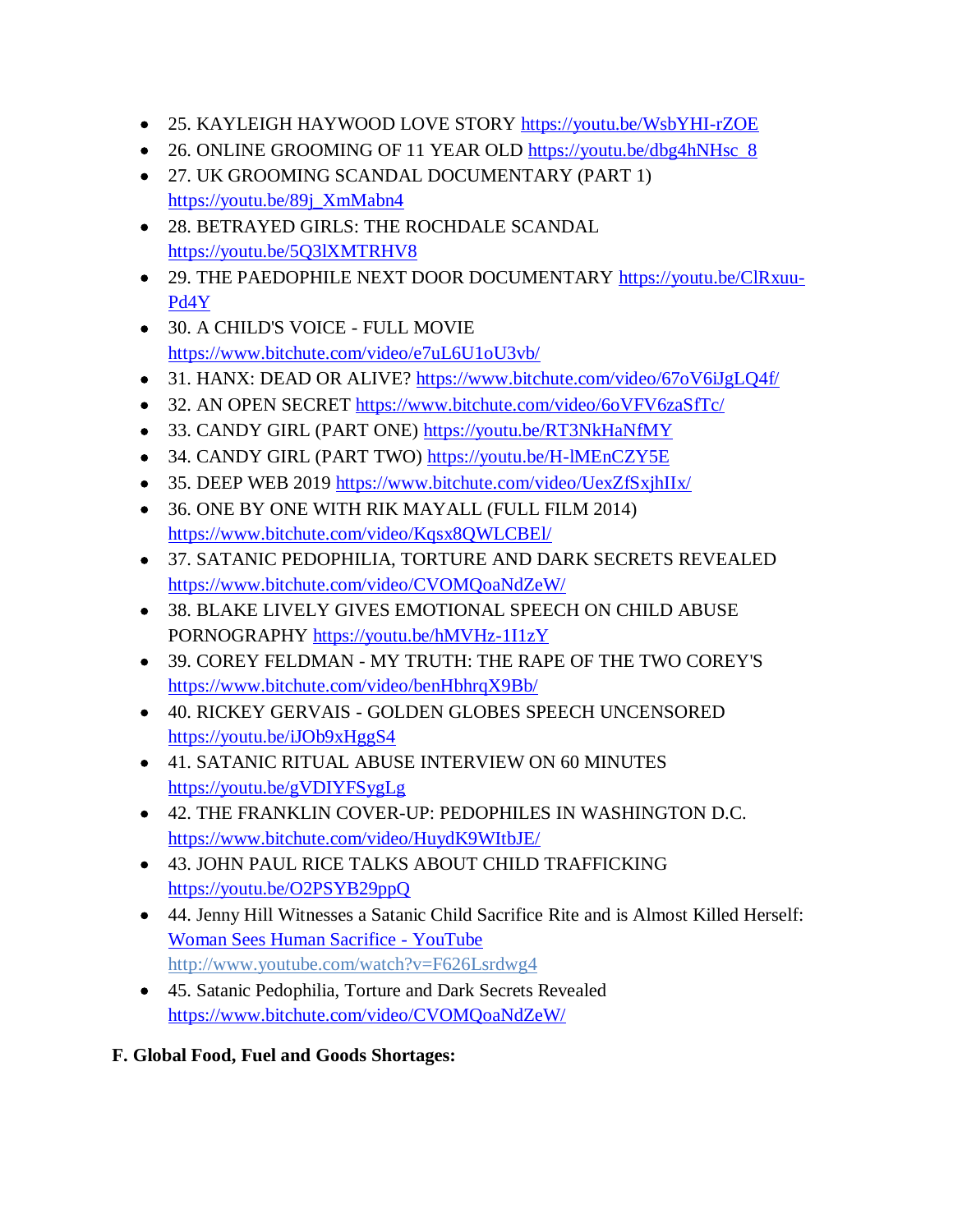**World food prices jumped to a new record high in March** as the war in Ukraine caused turmoil in the markets of major grains and edible oils, the UN food agency said on Friday. **Judy Note:** The UN was a New World Order organization which for years has been planning and executing activities to deliberately create a global food shortage as part of their Depopulation Agenda.

## **G. Global Financial Crisis:**

- Major US Bank warns that Recession is coming: [https://www.rt.com/business/553524](https://www.rt.com/business/553524-us-recession-shock-coming) [us-recession-shock-coming](https://www.rt.com/business/553524-us-recession-shock-coming)
- **All the banks are broke.** They are loaning money they don't have in the form of digits in computers.
- **David Stockman On The Coming Stock Market 'Crash Of Biblical Proportions':** "The Fed has painted itself into a hellacious corner... whether it wants to or not, [it] will crash the stock market." [https://www.zerohedge.com/markets/david-stockman-coming](https://www.zerohedge.com/markets/david-stockman-coming-stock-market-crash-biblical-proportions)[stock-market-crash-biblical-proportions](https://www.zerohedge.com/markets/david-stockman-coming-stock-market-crash-biblical-proportions)

### **H. Ukraine-Russia War:**

- **Pure evil Nazis in Ukraine powered by the WEDT, NATO Cabal and the Nazi SS CIA:** This is a reminder to everyone why Ukraine needs the Russian special Denazification and De-militarization Operation. These are the children of Donbass, whom the Ukrainian army has been killing since **2014** with silent connivance of the entire "civilized" world. The Western media did not write or film anything about these children for 8 years. Ask yourself: why? Why is it considered "ok" by the West for these innocent children to be murdered? How are they any different than other kids? <https://t.me/SpecialQForces/17999><https://t.me/SpecialQForces/17891> <https://t.me/SpecialQForces/17998>
- **Mariupol is 98% liberated.** Only separately fortified shelters of NAZI Bandera remained, including the Azovstal plant, which the Nazis converted into a real fortress.
- **Underground Battle:** Is there a threat of a tunnel battle for the big city Mariupol? According to INTEL, the fighting is concentrated in the area of a large steel plant belonging to the Azovstal Group and in the port. There, 3000 to 3500 Ukrainian NAZIS and some civilians would be entrenched in a tunnel system."It is a city within a city," said Eduard Bassurin, commander of the pro-Russian forces from Donetsk, describing the industrial area. "There are several underground levels from the Soviet era that cannot be bombed from above, but must be cleared underground." That will "take some time," Bassurin told Russian TV station Perwy Kanal. His troops were blocking the exits to the tunnel system and waiting for their opponents to surrender. But beyond that, he said, there are pockets of resistance in the center of the city. <https://t.me/SpecialQForces/18708>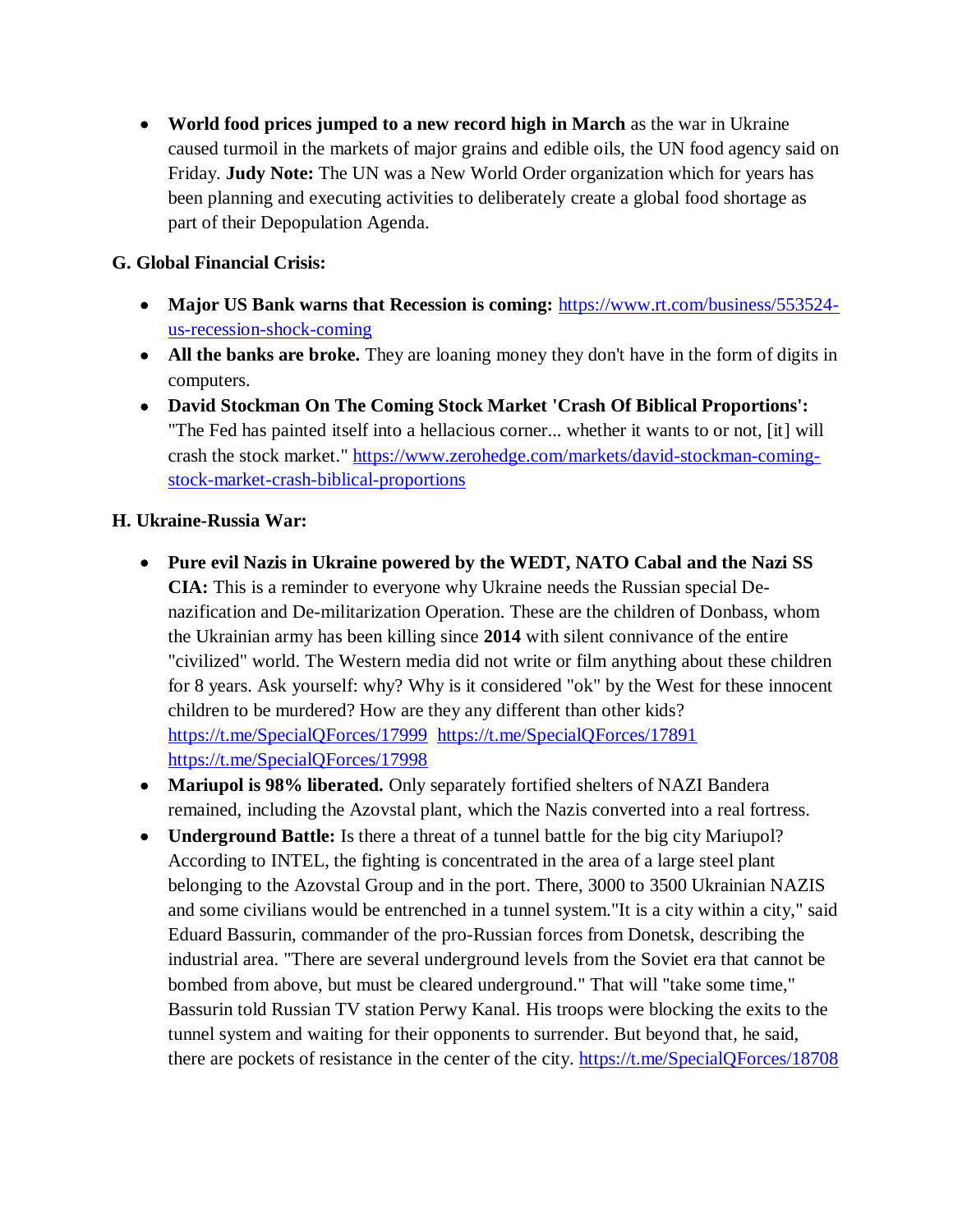**Children Eating Children. Animal Hybrids. Ukraine"s huge Underground Bioweapon Lab Horror Show:** [https://rumble.com/v106906-children-eating-children](https://rumble.com/v106906-children-eating-children-animal-hybrids-ukraines-huge-underground-biolab-ho.html)[animal-hybrids-ukraines-huge-underground-biolab-ho.html](https://rumble.com/v106906-children-eating-children-animal-hybrids-ukraines-huge-underground-biolab-ho.html)

# **I. Covid/Vax Hoax:**

- **30 Yrs Ago, Dr. Robert Willner Accused Anthony Fauci Of Genocide** during the AIDS ScamDemic. Same Script Used Then As Today By The Media And Criminals Behind The Scenes
- **Prof. Dr. Luc Montagnier Nobel Prize Winner in Medicine who discovered AIDS** said in public 2020 already - the gene injection is 'Creating Variants'. He said that epidemiologists know but are "silent" about the phenomenon, known as "Antibody-Dependent Enhancement" (ADE)

## **J. Weather Manipulation:**

 **Australia is flooded.** Sydney evacuates thousands of people due to heavy rains: <https://www.youtube.com/watch?v=B-85VHJNW3I>

## **K. 2020 Election Fraud:**

 **Judge Issues Ruling on 2020 Election Records in Fulton County:**  [https://resistthemainstream.org/judge-issues-ruling-on-2020-election-records-in-fulton](https://resistthemainstream.org/judge-issues-ruling-on-2020-election-records-in-fulton-county/?utm_source=telegram)[county/?utm\\_source=telegram](https://resistthemainstream.org/judge-issues-ruling-on-2020-election-records-in-fulton-county/?utm_source=telegram)

### **L. Protests:**

 **Europe:** The "last Generation" announces new sit-ins. Activists of the "Last Generation" initiative are planning new protests in Europe for the coming week. Highways and roads will be closed again from Monday. They want to prevent a "climate collapse". In Frankfurt am Main, sit-ins and protests are planned on autobahns, streets and in front of bank buildings.

### **M. Sat. 9 April Fleming:**

- **NESARA and GESARA both promise freedom from taxation and unlawful actions by corrupt parties.** The new digital, asset-backed currency provides this. The overlords that lorded it over us for centuries will have no access and no authority to access.
- **This is also the beginning of the end of the banking system as we know it.** There will be no need for banks or middlemen, when we can deal safely and directly with the QFS. We will have a direct link and a personal account on the Quantum Financial System.
- **The RV GCR and the Crypto community will both see a "settling of assets"** taking place. This has to be the case. That includes with BITCOIN which is presently considered "fiat" – no difference. It will be given an exchange value and will be able to exchange for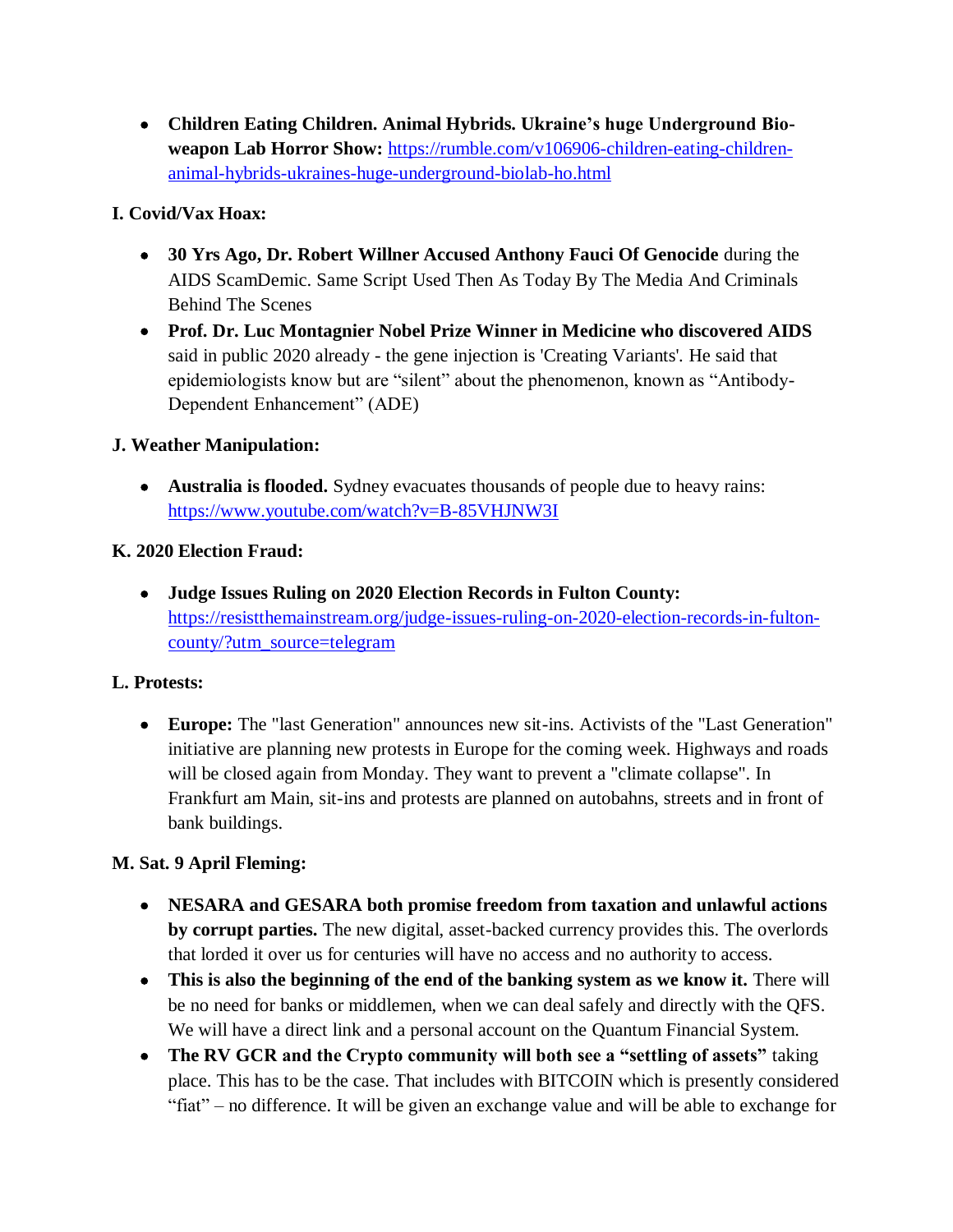your country's CBDC. There's no way that this new financial System can harm millions holding Bitcoin.

- **The new System will establish a value for each Crypto** and like currency, some Crypto will rise in value and some will go down.
- **This new Quantum System has been running for 2 years** and knows everything. Those who have broken the laws, harmed innocents for financial gain, will quickly be arrested and removed.
- **That we will have the ULTIMATE PROOF of RV – delivered with a "new currency" that is digital, sovereign, and free of corruption, before the end of this month is the joyful take-away.**
- **At the exchange, when RVers redeem their exotic-funny-money for huge sums that are held in a lawful new Quantum System, they will receive their personal "Cryptowallet" and Quantum Computer, to manage their new assets.**
- **The Stellar System** will be running it, and XRP will be the mode of transfer of funds.
- **The Protocols 19 and 20 have been done.** We are now only waiting for ISO20022 all around the world, which must be done by the end of this month.
- After the Protocol 20 is fully implemented, buying XRP will be facilitated in the bank and held like any currency account.
- **May 1** is the start of a new monetary System, the start of massive arrests and the beginning of Fair Trade for the first time in decades.

# **N. QUANTUM GESARA aka TRUMPSARA.**

- Quantum Financial System, Quantum Voting System, Quantum Healing, Quantum Physics, Quantum Internet, Everything is going Quantum.
- Nesara states Rainbow "Treasury" Notes backed by precious metals
- Adding Quantum Starlink & ISO20022 Internationally Regulated USA Coins also backed by metals.
- QVS Blockchain no longer like the way we do it.
- The Internet is Rebooted. No more Microsoft. Everything wiped. The current internet is Operation Mockingbird. Same as TV, Newspapers etc. Will not be anywhere near the same. One news channel etc. All media/papers is owned by the Mossad..all being removed.
- All Private Intelligence owned by the UK Royals to be removed. No more Mossad, 5 eyes, CIA etc.
- Only intelligence will be Military Intelligence.
- $\bullet$  MOAB = Global Currency Reset (1950's) + Precious Metal Standard + Quantum Gesara + DECLAS of Everything on Earth.

# **O. Must Watch Videos:**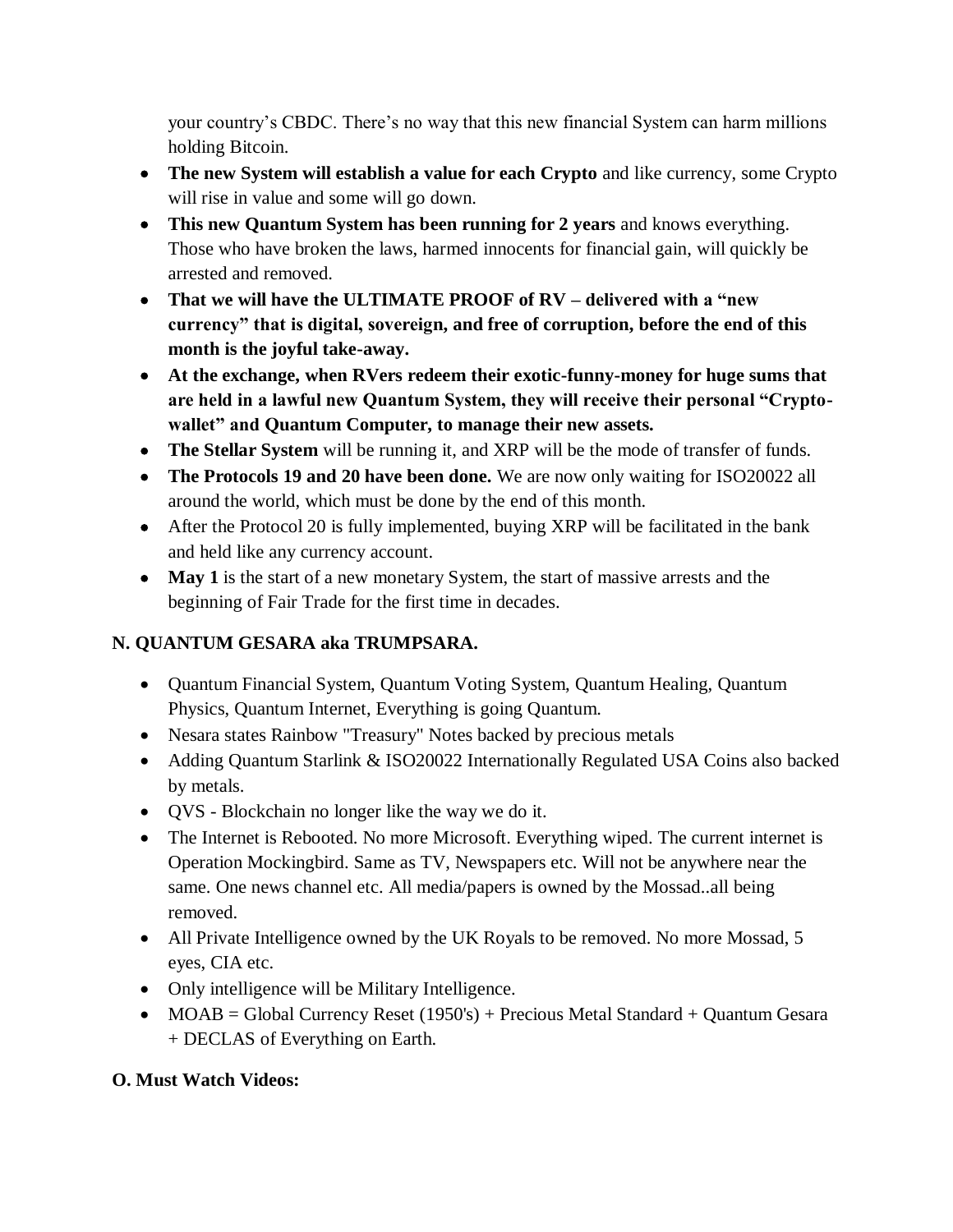[Situation Update: The Ukrainian Underworld! Tunnels! DUMBS! Horrible Human Experiments!](https://beforeitsnews.com/opinion-conservative/2022/04/situation-update-the-ukrainian-underworld-tunnels-dumbs-horrible-human-experiments-monsters-gene-decode-disney-pedophiles-revealed-pfizer-genocide-we-the-people-news-3625180.html)  [Monsters! Gene Decode! Disney Pedophiles Revealed! Pfizer Genocide! -](https://beforeitsnews.com/opinion-conservative/2022/04/situation-update-the-ukrainian-underworld-tunnels-dumbs-horrible-human-experiments-monsters-gene-decode-disney-pedophiles-revealed-pfizer-genocide-we-the-people-news-3625180.html) We The People News | Opinion - [Conservative | Before It's News \(beforeitsnews.com\)](https://beforeitsnews.com/opinion-conservative/2022/04/situation-update-the-ukrainian-underworld-tunnels-dumbs-horrible-human-experiments-monsters-gene-decode-disney-pedophiles-revealed-pfizer-genocide-we-the-people-news-3625180.html)

[Durham: Clinton Crimes Largest Criminal Conspiracy in History! Kash Patel -](https://beforeitsnews.com/alternative/2022/04/durham-clinton-crimes-largest-criminal-conspiracy-in-history-kash-patel-a-name-to-remember-the-plot-against-the-president-full-documentary-must-watch-video-3770872.html) A Name To Remember! The Plot Against The President - [FULL DOCUMENTARY! MUST WATCH!!](https://beforeitsnews.com/alternative/2022/04/durham-clinton-crimes-largest-criminal-conspiracy-in-history-kash-patel-a-name-to-remember-the-plot-against-the-president-full-documentary-must-watch-video-3770872.html)  [\(Video\) | Alternative | Before It's News \(beforeitsnews.com\)](https://beforeitsnews.com/alternative/2022/04/durham-clinton-crimes-largest-criminal-conspiracy-in-history-kash-patel-a-name-to-remember-the-plot-against-the-president-full-documentary-must-watch-video-3770872.html)

[Puppet Master Might Be Coming Out of the Closet! Obama's Dream In Full Force! They Try,](https://beforeitsnews.com/opinion-conservative/2022/04/puppet-master-might-be-coming-out-of-the-closet-obamas-dream-in-full-force-they-try-they-will-fail-on-the-fringe-must-video-3625168.html)  They Will Fail! - [On The Fringe Must Video | Opinion -](https://beforeitsnews.com/opinion-conservative/2022/04/puppet-master-might-be-coming-out-of-the-closet-obamas-dream-in-full-force-they-try-they-will-fail-on-the-fringe-must-video-3625168.html) Conservative | Before It's News [\(beforeitsnews.com\)](https://beforeitsnews.com/opinion-conservative/2022/04/puppet-master-might-be-coming-out-of-the-closet-obamas-dream-in-full-force-they-try-they-will-fail-on-the-fringe-must-video-3625168.html)

[DR.VERNON COLEMAN,MD: WE HAVE EIGHT MONTHS.../SGT REPORT | THE CALM](https://beforeitsnews.com/canada/2022/04/dr-vernon-colemanmd-we-have-eight-months-sgt-report-the-calm-before-the-storm-hacking-humans-defying-god-maria-zeee-do-you-have-any-idea-what-they-have-put-inside-you-with-that-vaccination-4851.html)  [BEFORE THE STORM: HACKING HUMANS, DEFYING GOD.MARIA ZEEE: DO YOU](https://beforeitsnews.com/canada/2022/04/dr-vernon-colemanmd-we-have-eight-months-sgt-report-the-calm-before-the-storm-hacking-humans-defying-god-maria-zeee-do-you-have-any-idea-what-they-have-put-inside-you-with-that-vaccination-4851.html)  [HAVE ANY IDEA WHAT THEY HAVE PUT INSIDE YOU WITH THAT VACCINATION? |](https://beforeitsnews.com/canada/2022/04/dr-vernon-colemanmd-we-have-eight-months-sgt-report-the-calm-before-the-storm-hacking-humans-defying-god-maria-zeee-do-you-have-any-idea-what-they-have-put-inside-you-with-that-vaccination-4851.html)  [Canada | Before It's News \(beforeitsnews.com\)](https://beforeitsnews.com/canada/2022/04/dr-vernon-colemanmd-we-have-eight-months-sgt-report-the-calm-before-the-storm-hacking-humans-defying-god-maria-zeee-do-you-have-any-idea-what-they-have-put-inside-you-with-that-vaccination-4851.html)

[Juan O' Savin Big Intel: It's About to Get Really Bumpy \(Video\) | Alternative | Before It's News](https://beforeitsnews.com/alternative/2022/04/juan-o-savin-big-intel-its-about-to-get-really-bumpy-video-3770787.html)  [\(beforeitsnews.com\)](https://beforeitsnews.com/alternative/2022/04/juan-o-savin-big-intel-its-about-to-get-really-bumpy-video-3770787.html)

**P. "Twenty Two Faces: inside the extraordinary life of Jenny Hill and her twenty two multiple personalities,"** by Judy Byington, Foreword by Dr. Colin A. Ross, M.D. [RAW: Dr.](https://robertdavidsteele.com/dr-colin-ross/)  Colin Ross – [Robert David Steele](https://robertdavidsteele.com/dr-colin-ross/)

**Jenny Hill"s witness to a Satanic Child Sacrifice Rite:** [Woman Sees Human Sacrifice -](https://www.youtube.com/watch?v=F626Lsrdwg4) [YouTube http://www.youtube.com/watch?v=F626Lsrdwg4](https://www.youtube.com/watch?v=F626Lsrdwg4)

WARNING: Jenny gave a graphic description about how she at the tender age of five, was raped, tortured, forced to view a Child Sacrifice and save for Divine intervention, was almost killed herself – not unlike the sordid experiences of thousands of other child victims of Satanic Worshippers. Perpetrators giving homage to Satan appeared to be organized from the US Inc's CIA, Queen Elizabeth's, Illuminati Banking families' and Vatican's Ninth Circle Child Sacrifice Cult on down to the Clintons, Hollywood, Pizzagate and local teenage covens. They were funded by this same Cabal that ran our global monetary system – the very organization that was in the process of being brought down by activation of the Global Currency Reset and Restored Republics of the world. It's no wonder that President Trump has stated, "These people are sick."

# **Q. Judy Note on the Satanic Ritual Abuse of Children in Your Neighborhood:**

**Since 1990** I have been doing investigations on the Satanic Ritual Abuse of children at the request of brave SRA Survivor-victims, who were witnesses and victims of pedophile, torture and murder crimes of Satanic leaders and their covens. During this time I have found Satanists implanted in law offices, local police, county sheriff's offices and all the way up to the Attorney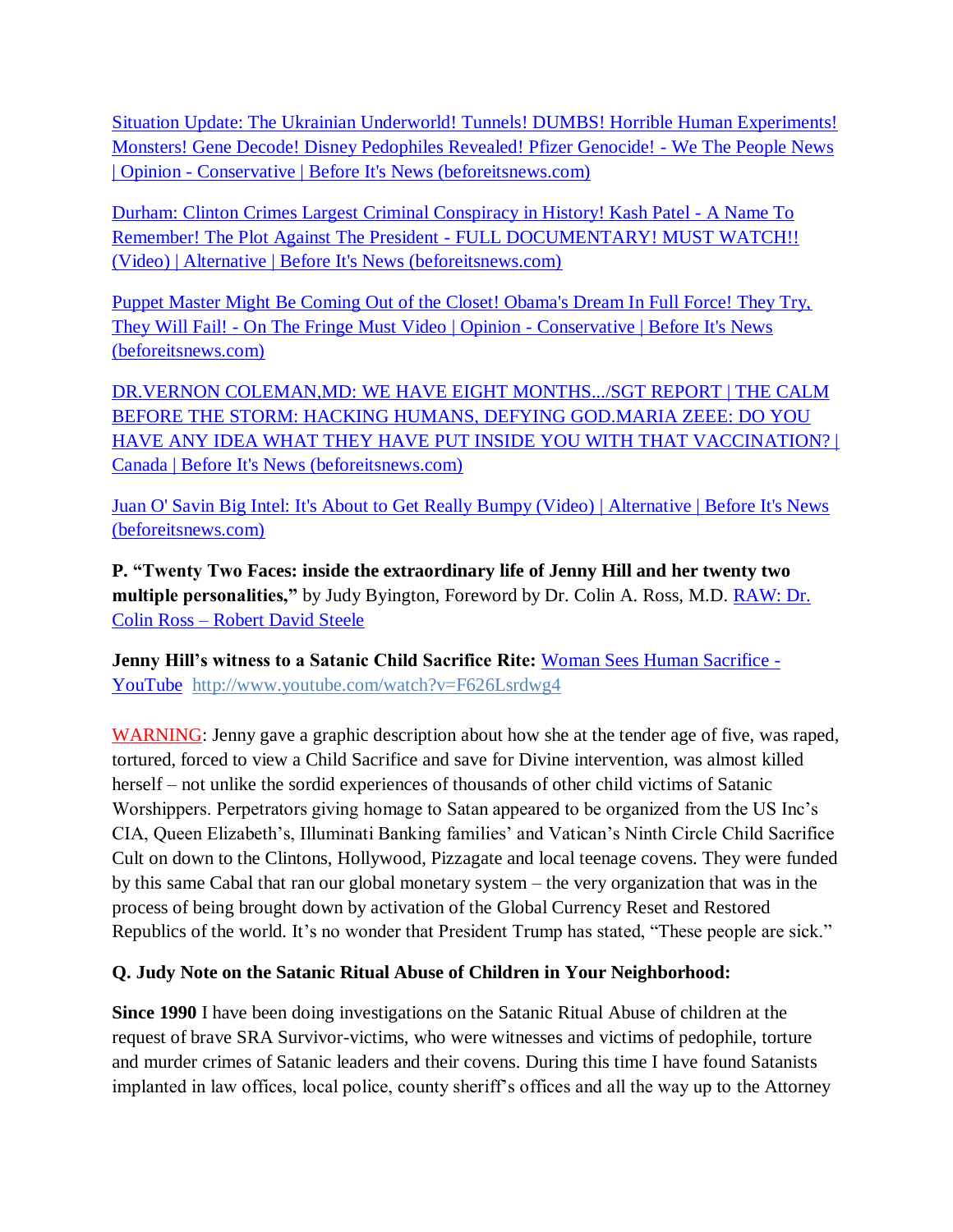General Offices in my state and others and then the carnage went on to the internationally organized Ninth Circle Satanic Cult that runs out of the Vatican.

There's certainly no help from US or other nation's government agencies, including the FBI or CIA perpetrators. These legal entities successfully negate even the opening of cases of the ritual abuse and murder of children, let alone do valid investigations.

To be honest and to my knowledge there was no safe place on either a local, national or international level that has been set up to report Satanic Crime – likely the main reason why local, national and international Satanic Covens so easily get away with the torture and murder of thousands of children on a regular basis.

**R. The following have been set up to report Crimes Against Children and incidents of human trafficking,** although I cannot verify as to the influence of Satanists within the organizations:

[https://wsbt.com/news/nation-world/crime-that-hides-in-plain-sight-fbi-releases-warning-signs](https://wsbt.com/news/nation-world/crime-that-hides-in-plain-sight-fbi-releases-warning-signs-of-human-trafficking?video=e56ba52a1b9d45ad8c8a033fd83fe480&jwsource=cl)[of-human-trafficking](https://wsbt.com/news/nation-world/crime-that-hides-in-plain-sight-fbi-releases-warning-signs-of-human-trafficking?video=e56ba52a1b9d45ad8c8a033fd83fe480&jwsource=cl)

**FBI Memphis (available 24 hours a day)** (901) 747-4300

**Submit an anonymous tip <b>tips.fbi.gov.** 

**National Human Trafficking Resources Center Hotline** 1-(888)-373-7888.

**U.S. Immigration/ Customs Enforcement (ICE):** <https://www.ice.gov/webform/hsi-tip-form>

**Federal Human Trafficking Website:** <https://www.state.gov/humantrafficking/>

**Called to Rescue** 855-646-5484<http://www.calledtorescue.org/>

**Tim Ballard at Operation Underground Railroad:** <https://ourrescue.org/>

**Saving Innocence:** [https://savinginnocence.org](https://savinginnocence.org/) [https://www.youtube.com/watch?v=FT4tmI8YxCU&feature=emb\\_rel\\_end](https://www.youtube.com/watch?v=FT4tmI8YxCU&feature=emb_rel_end)

**US: Childhelp National Child Abuse Hotline** 1-800-422-4453

**USNCMEC Urgent victim help 24-Hour Hotline:** 1-800-843-5678

**Contact Interpol:** <https://www.interpol.int/Contacts/Contact-INTERPOL> <https://www.interpol.int/What-you-can-do/If-you-need-help>

**Europol Tipline** Tel.: +31 70 302 5000<https://www.europol.europa.eu/report-a-crime>

**EU Hotlines:** [https://ec.europa.eu/anti-trafficking/citizens-corner-national-hotlines/national](https://ec.europa.eu/anti-trafficking/citizens-corner-national-hotlines/national-hotlines_en)[hotlines\\_en](https://ec.europa.eu/anti-trafficking/citizens-corner-national-hotlines/national-hotlines_en)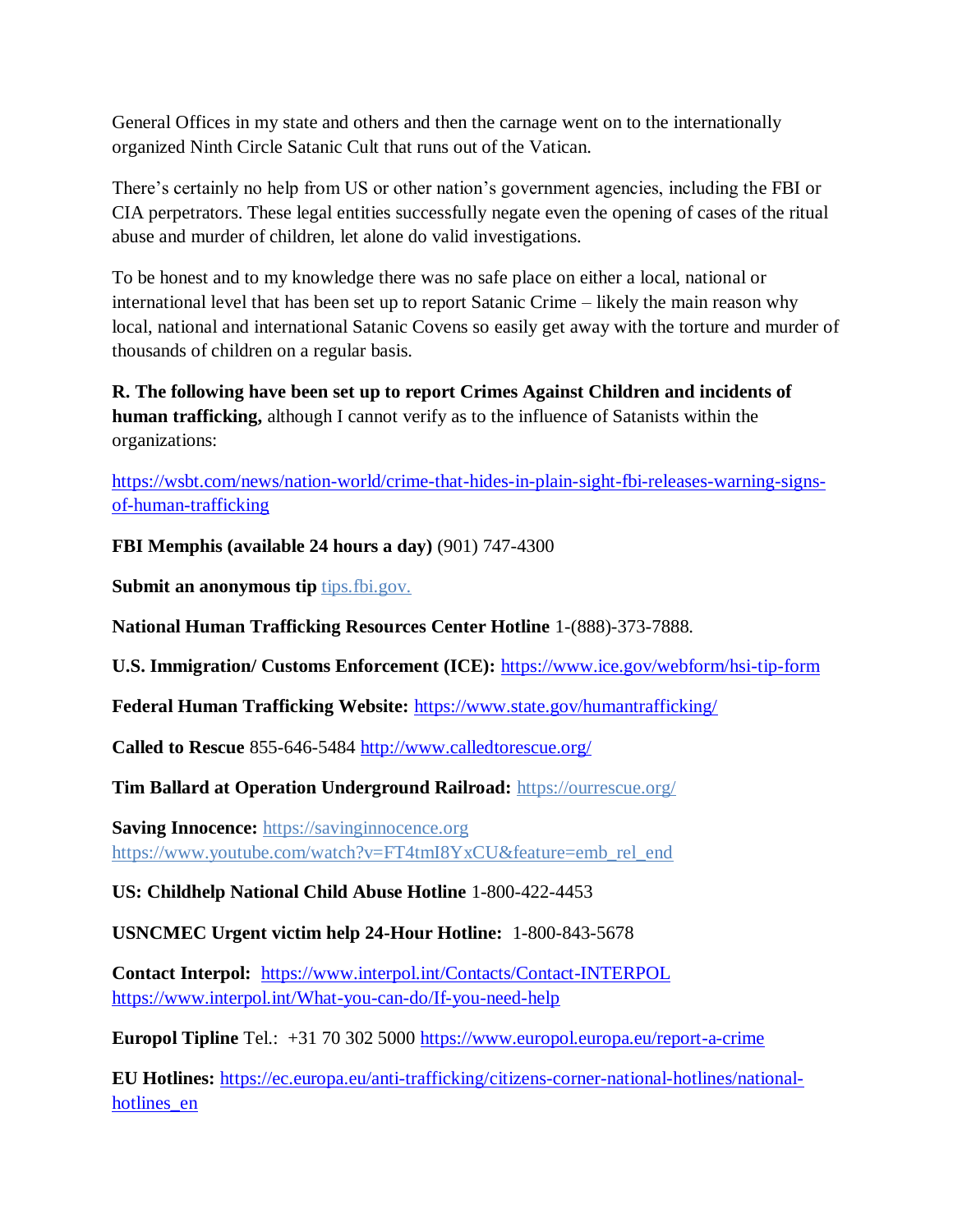#### **Global: Human Trafficking Hotline Numbers:**

[https://www.abolishion.org/human\\_trafficking\\_hotline\\_numbers](https://www.abolishion.org/human_trafficking_hotline_numbers)\_

#### **Human Trafficking Help and Resources:** <https://trafficking.help/us/>

**UK: Childhelp National Child Abuse Hotline** [BBC Action Line](https://www.bbc.co.uk/actionline)

### **S. The Global Currency Reset, Restored Republic and NESARA/GESARA were all about the Children**

*It's not about the money. It's about the children – the thousands of malnourished and traumatized children who in honor of Satan, were being raped and murdered so their Elite Perpetrators could supposedly gain power and rule the world.* 

*The first official act President Trump made the morning before he was sworn into office was to pay a visit to CIA Headquarters and declare a war on an international Child Sex Trafficking Ring run by these global elites.* 

*Let us fast and pray for these millions of little ones who right now, were being rescued from Cabal underground tunnels across the globe, and tortured and killed by Satanic Covens right next door. Let us also pray for those Military Troops worldwide who were risking their own lives to save them. The ancient doctrine of Fasting and Prayer was explained here at the 10:30:32 mark:* <https://www.youtube.com/watch?v=4Mb9gU6DmKs>

**T. Judy Note:** *I do not now, nor have I ever, received monies for writing my Updates and articles. The compensation has been in having outlets to help Save the Children by exposing truths about the very secretive Satanic Ritual Abuse, Pedophilia and Child Sacrifice that was rampant in our international society.*

*The above was a summary of information from the Internet. It would be up to the reader to do their own research and decide whether or not it was valid.*

*I will send the Safe Link Website out when I find out what it is, plus it will be posted on several Dinar Websites. It is my understanding that by linking into the Safe Link Website it will generate a Non Disclosure Agreement to sign in order to obtain redemption/ exchange appointments.*

*After signing that Non Disclosure I will be unable to email, post or talk to anyone about the exchange process for at least 90 days, so I will be going silent and taking that time to get my humanitarian project organized and going.*

*This is not a goodbye. I expect to be working with many of you in the near future. I can't tell you how much I have enjoyed getting to know you. You will remain in my heart forever.*

*A huge Thank You to those dedicated and brave Intel providers who wished to remain unknown; to our Angel Martha who worked 24/7 to expose what's really going on; to humble Wildfire Lady*